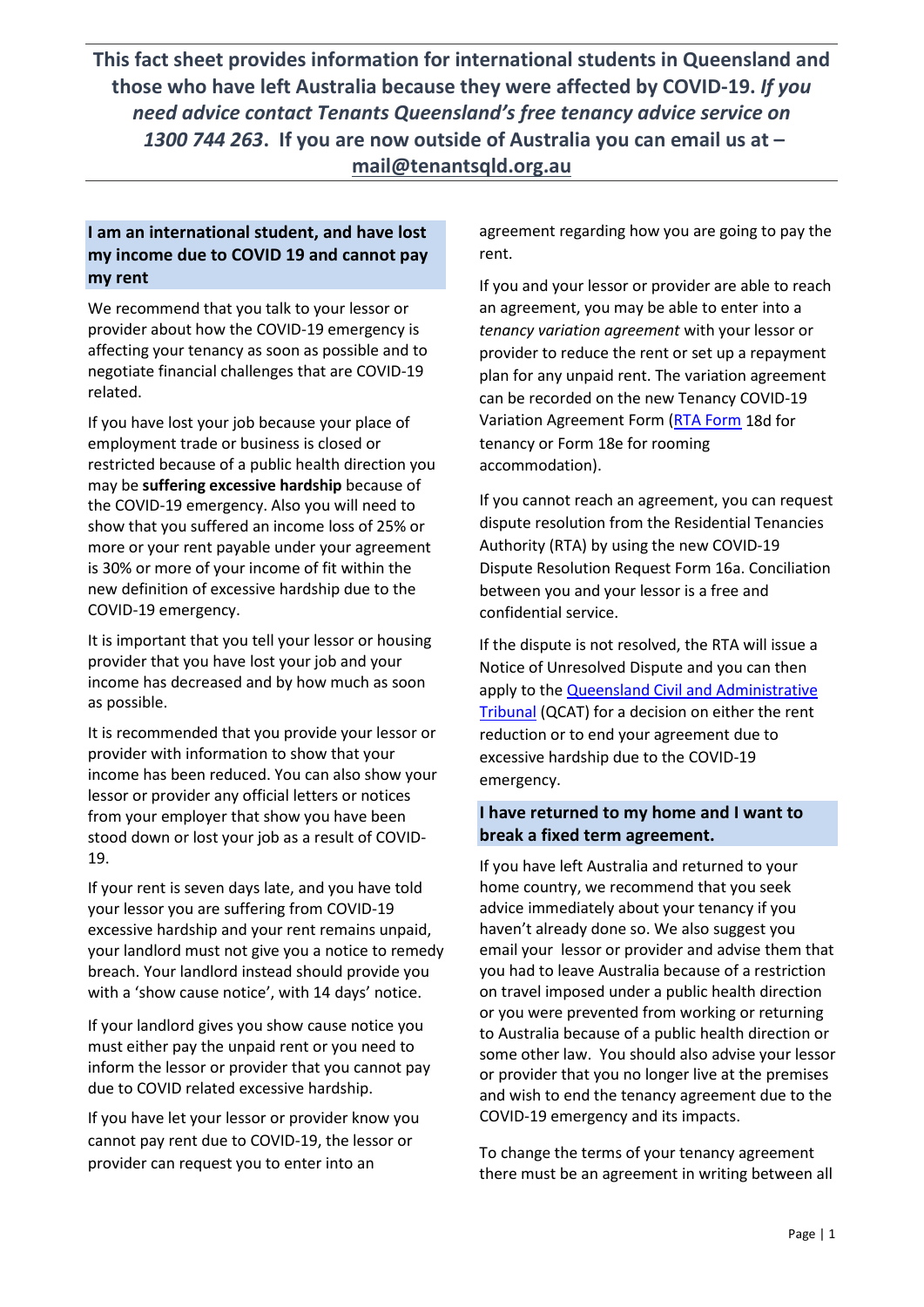# **INFORMATION FOR INTERNATIONAL STUDENTS**

parties to that agreement. All parties means you as the tenant/resident and the lessor or agent or provider.

Advise your lessor you have returned to your home country because you are suffering from **excessive hardship** due to COVID-19 and provide evidence.

A tenant or resident suffers excessive hardship because of the COVID-19 emergency if, from 29 March 2020, any of the following apply:

- You, or a person under your care, suffers from COVID-19;
- You are subject to a quarantine direction;
- Your place of employment, trade or business is closed or restricted, because of a public health direction
- You are self-isolating because you live with, are the primary carer for, or are a vulnerable person;
- A restriction on travel, imposed under a public health direction or other law, prevents you from working or returning home;
- The COVID-19 emergency prevents you leaving or returning to Australia

#### AND

- You suffer an income loss of 25% or more; or
- Your rent payable under your agreement is 30% or more of your income.

The new laws state that a person is considered a vulnerable person if they:

- Are over 70 years of age:
- Are over 65 years of age who has an existing health condition or comorbidities;
- Are an Aboriginal or Torres Strait Islander over the age of 50 who has an existing health condition or comorbidities;
- Have a compromised immune system.

We recommend that you inform your lessor that you are now unable to re-enter Australia due to travel restrictions, and provide them with evidence.

If you and your lessor cannot reach agreement about what happens with the tenancy, you can request dispute resolution from the Residential Tenancies Authority (RTA) by using the new COVID-19 Dispute Resolution Request [\(Form 16a](https://www.rta.qld.gov.au/Forms-and-publications/Forms/Forms-for-general-tenancies/COVID-Dispute-resolution-request-Form-16a)) for free conciliation between you and the lessor or provider.

If the dispute is not resolved, the RTA will issue a Notice of Unresolved Dispute and you can then apply to QCAT for a decision to end your agreement due to excessive hardship.

Also if you are suffering from excessive hardship due to the COVID-19 emergency and you choose to break the lease by giving your lessor or provider a Notice of Intention to Leave (RTA from 13) you may be eligible for capped break lease costs.

### **Will there be any charges to breaking the agreement?**

Your break lease costs may be capped if you end your fixed term agreement and you have lost 75% of your income as a result of COVID-19 and you have less than \$5000 in savings. The capped break lease costs may be limited to reletting costs equivalent to one week's rent.

#### **How do I end my agreement through excessive hardship?**

If you are suffering from excessive hardship due to the COVID-19 emergency and you meet the above criteria and you want to end your tenancy due to excessive hardship, you first need to let your lessor or provider know your situation. Before you can terminate for excessive hardship you will need to apply first to the RTA for dispute resolution using the new Form 16a. You will need to provide evidence of your hardship to the RTA conciliators during conciliation so that they can help you negotiate with the lessor or provider. If the parties cannot reach agreement then the RTA will send you a Notice of Unresolved Dispute which you will allow you to apply to QCAT for a termination order due to excessive hardship because of the COVID-19 emergency.

The RTA have special arrangements so that you can contact them from overseas so please visit their [website.](https://www.rta.qld.gov.au/Contact)

Also during the COVID-19 emergency the Queensland Government have set up [The](https://www.covid19.qld.gov.au/the-hub)  [Residential Rental Hub](https://www.covid19.qld.gov.au/the-hub) to inform you about the COVID-19 changes and how they affect you.